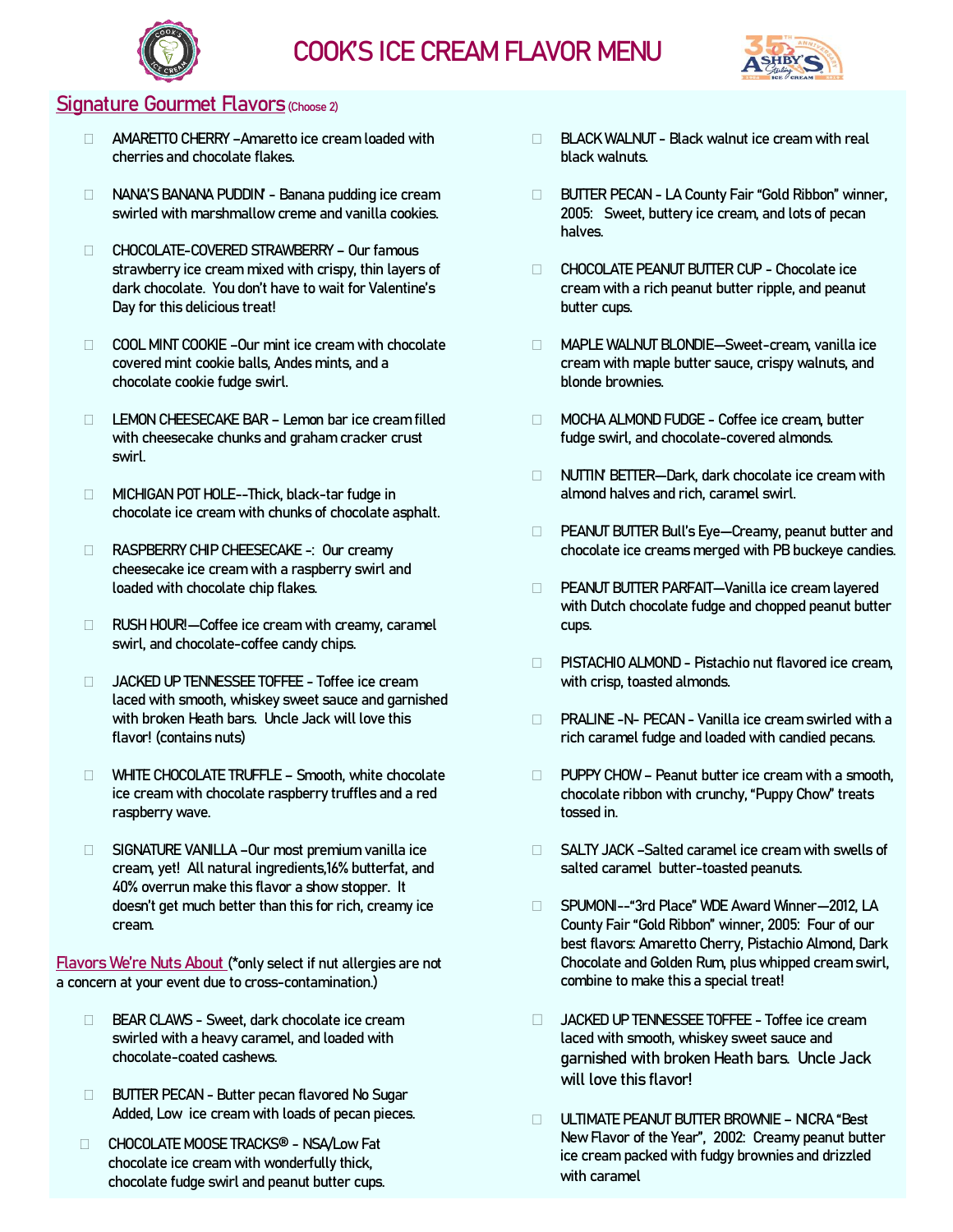# Traditional Ice Cream Classics (Choose 2 or 4)

- ANNIVERSARY CAKE --Grandma's yellow cake batter ice cream full of cake bites and spoonfuls of colorful frosting.
- □ APPLE CRISP Cinnamon-apple ice cream layered with oatmeal crisp, and topped with brown Betty swirl.
- $\Box$  BLACK CHERRY Black cherry ice cream with large, black sweet cherries.
- **BLUEBERRY MUFFIN TOP- Vanilla ice cream with sweet,** blueberry swirl, muffin pieces, and a streusel topping.
- □ CARAMEL MOOSETRACKS® Creamy, caramel ice cream with layers of thick, Moose Tracks® Fudge, and caramel-filled cups.
- CAROLINA PEACH—Bushels of sweet peach chunks dropped into creamy peach ice cream.
- CARROT CAKE Cinnamon spice ice cream, laced with cream cheese frosting and carrot cake slices.
- CHOCOLATE A creamy smooth, pure chocolate ice cream.
- $\Box$  CHOCOLATE CHIP Vanilla ice cream with tons of chocolate chip morsels.
- COOKIE DOUGH Chocolate chip cookie dough flavored ice cream, homestyle cookie dough and chocolate chip morsels.
- COOKIE JAR Our famous O-O-Oreo ice cream with buttery, chocolate chip cookie dough and oatmeal M&M cookies tossed in.
- COTTON CANDY TWIST Bright blue cotton candy swirled with pink cotton candy nougat. The only thing missing is the stick!
- $\Box$  COW TIPPIN' Fields of caramel-filled chocolate cups in sweet, vanilla ice cream, near a river of caramel.
- DUTCH COOKIE—Vanilla ice cream with spiced cookie swirl and windmill cookie pieces.
- □ ESKIMO KISSES Cool, coconut ice cream kissed with chocolate truffles and warmed by a thick blanket of fudge.
- □ FRENCH VANILLA vanilla custard, French-style ice cream made with sugar egg yolks.
- $\Box$  GOLD RUSH Golden vanilla and chocolate ice cream swirled with thick caramel.
- $\Box$  KEY LIME PIE Graham cracker crust with whipped cream and key lime swirl in lime mousse ice cream.
- MACKINAC ISLAND FUDGE Vanilla ice cream, butter fudge swirl, with our large chewy fudge pieces. It's like being on vacation!
- MAJESTIC MILKY WAY Chocolate malt flakes blended with a caramel fudge ribbon in milk chocolate ice cream.
- $\Box$  MINT CHOCOLATE Mint ice cream loaded with rich dark semi-sweet chocolate chips.
- **MOOSE TRACKS Vanilla ice cream with peanut butter** cups swirled with Moose Tracks Fudge.
- □ 0-0-OREO Vanilla ice cream blended with real Oreo cookies, pieces and crumbs.
- □ 0-0-PEPPERMINT—Pink, peppermint ice cream with Oreo cookies and chips of peppermint bark.
- D PLAY DOUGH The kids' new favorite! A bright yellow vanilla ice cream with hunks of red and blue play dough (cookie dough).
- □ RAZBERRY RENDEZVOUS Black raspberry ice cream with Moose Tracks Fudge® and dark chocolate raspberry-filled candies.
- $\Box$  STRAWBERRY Strawberry ice cream, with strawberry halves.
- □ STRAWBERRY CHEESECAKE Cheesecake ice cream with a strawberry ripple and chunks of traditional cheesecake.
- □ SUPERMAN Try our florescent lemon yellow, strawberry red and bubble gum blue ice cream. Definitely the number one selling kids ice cream.
- □ TRAFFIC CONE BLUES Blueberry muffin ice cream with chocolate-covered waffle cones and a lane of blueberries. butter ice cream packed with fudgy brownies and drizzled with caramel.
- VANILLA "1st Place 100% Pure Vanilla.
- PHILLY VANILLY (VANILLA BEAN) 100% Pure Vanilla with fresh ground Vanilla Bean.